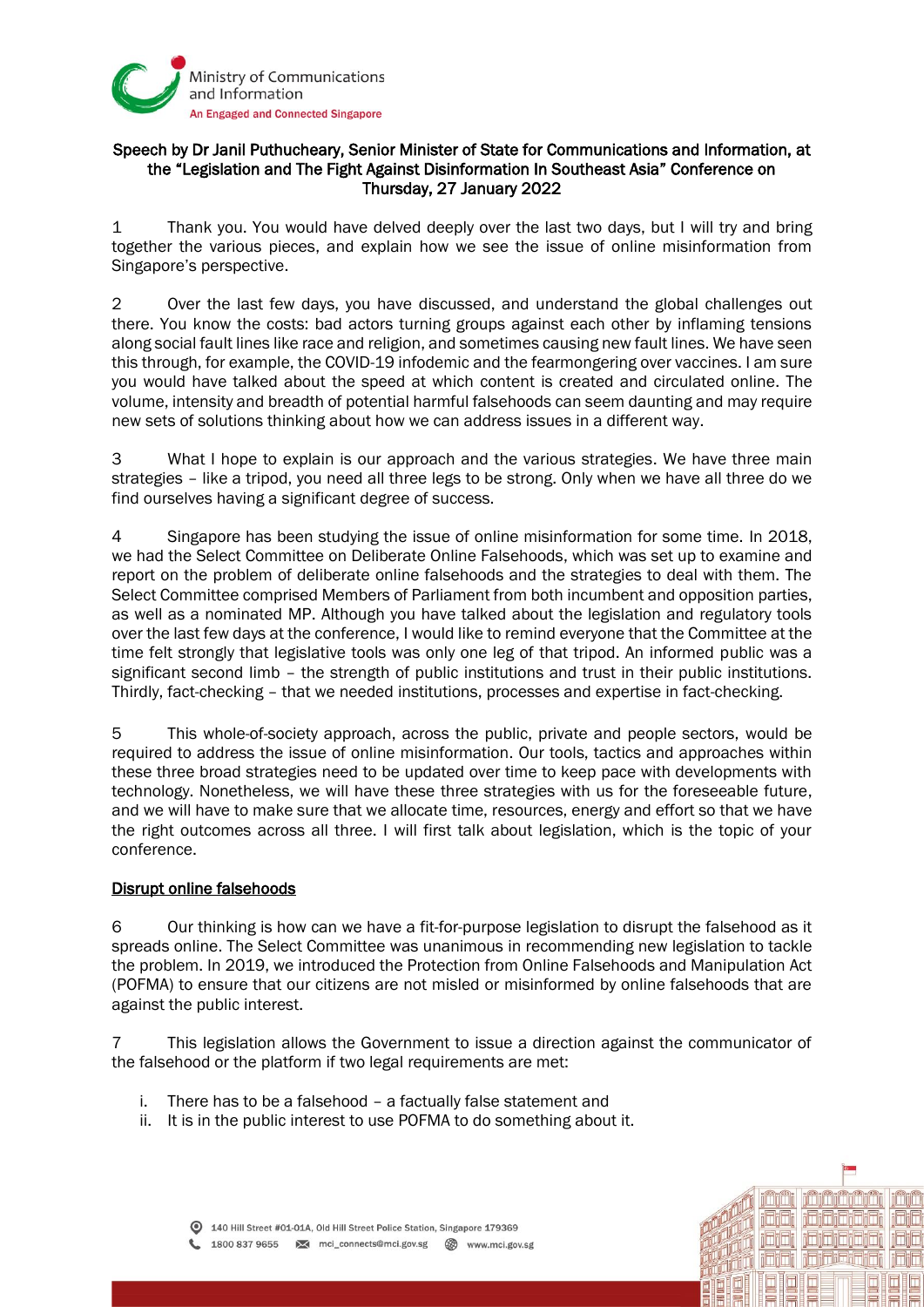8 Why did we take this approach? We know that we are a small multi-racial and multireligious country. We believe – and time has also demonstrated – that we are vulnerable to the threat of online falsehoods to create new divisions and to exploit existing divisions. As an open and connected city-state, the connectivity we thrive on, which is part of our survival, means that we can't shut ourselves off in the digital domain. Online falsehoods thrive in that space – whether it is rapidly spreading viral memes or insidious "slow-drip" falsehoods. We have seen in many other cities and states, the use of these falsehoods to breed hate, xenophobia and societal discord. It would be hubris to imagine that in Singapore, we are somehow more immune to these risks. We have to take those lessons from overseas and make sure that we apply them to protect ourselves as appropriate.

9 In doing so, our approach is to address misinformation with accurate information. POFMA relies primarily on the ability to provide the facts. Corrections that are issued involve a clarification issued by the Government, and it is to be inserted alongside the post containing the falsehoods. The original falsehoods remains and they remain available in full. Public can see the original statement and understand the context of the clarification issued by Government, in parallel with the original. Legislation does provide for access blocking (or "take-downs"), but that is used as a last resort, if there is non-compliance with the correction direction. In some cases, we will issue the order to the social media platform. Here, the clarification or post can be a general notice to users based in Singapore because the information often travels through a variety of feeds or other people's pages or platforms. POFMA Corrections have also been reported by the mainstream media. This is a key part of the strategy – it is that we are adding to the discourse and commentary by the mainstream media that such a correction has been issued. The merits of that correction add to the robustness of the immunity that we are trying to build in the public. The public can read both the falsehood and the facts in the Government's clarification, as well as the commentary around the matter, and make up their own mind. Philosophically, this approach is similar to factchecking. It informs the public that the website or social media post has been fact-checked and found to contain falsehoods, with a clarification posted by an authoritative source. But this is only one leg of the strategy.

10 We are glad we moved early. POFMA has been helpful in our battle against the COVID-19 infodemic, with the majority of POFMA cases related to COVID-19 misinformation. Moreover, since we adopted this approach in late 2019, we have seen some major social media platforms come up with changes to their product, including interventions such as pro-actively inserting COVID-19 notices (with links to factual sources), in posts containing COVID-related content. We welcome this, and we believe it reflects a similar philosophy to how we have to deal with misinformation.

11 We have had our share of critics. But what's clear now in 2022 is that the presence of this legislation has not curtailed comment, opinion, or the involvement of civil society in public discourse. Those who have received POFMA orders have continued to air their views online. There are legal safeguards. People are free to challenge the use of POFMA in the Courts, and there have been challenges too. We believe in our approach - to counter falsehoods and false narratives circulating online by providing more facts. The public also now actively writes to the POFMA Office to flag out potential falsehoods, and asking to check on an issue – and if appropriate, to issue a correction. This involvement from the public in the process is a reason why we think we made the right step.

## Nurture an informed public

12 Let me speak on the second strategy – the second leg in the tripod. We cannot and do not want to rely on POFMA alone. It is a "response" mechanism. In one of the earlier sessions yesterday, participants noted that there has been a shift in how the public consumes news. There is information overload. People have begun to curate the information they receive, cherry-picking

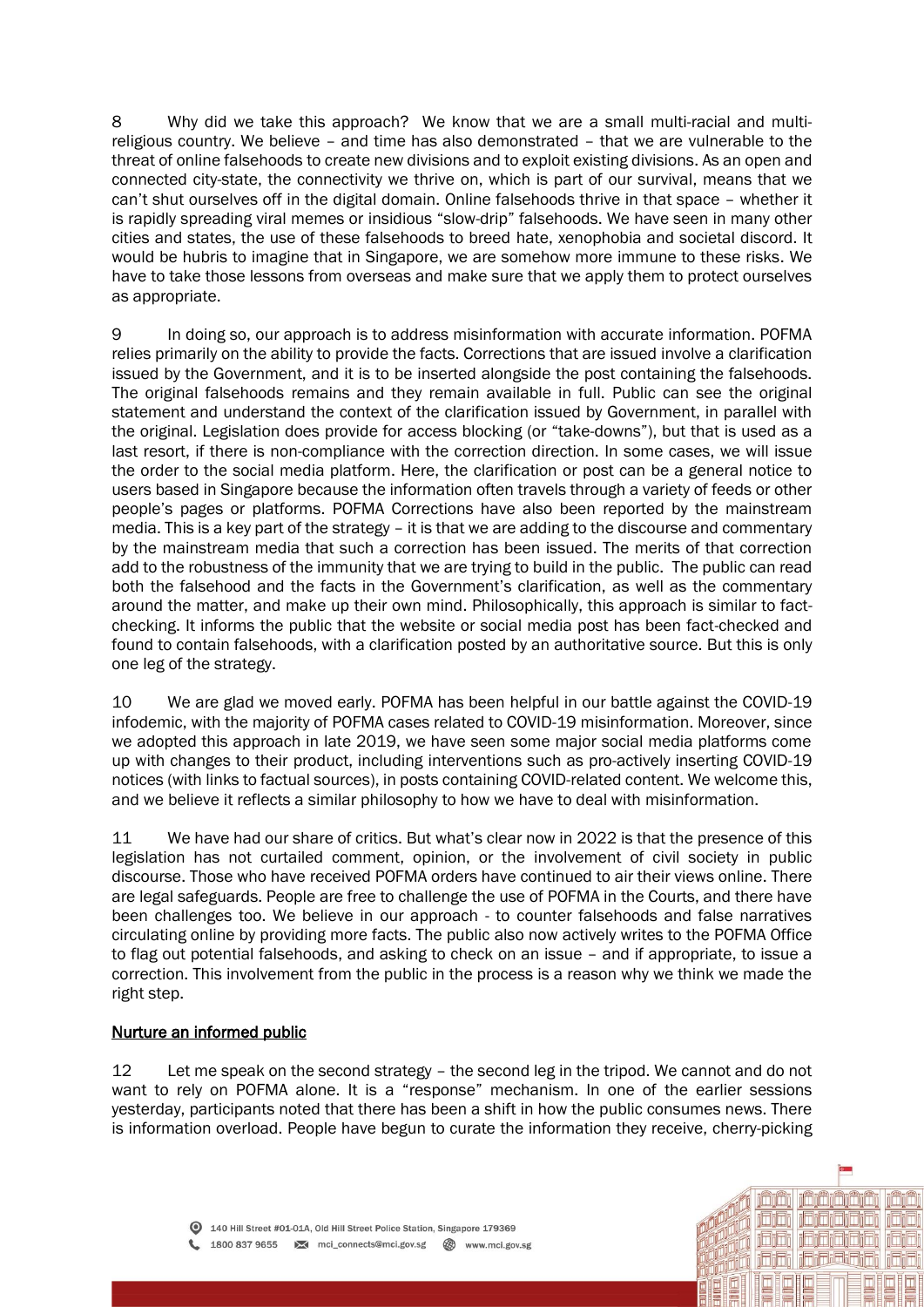information that confirms their views. So, to properly protect ourselves against misinformation, we need a second key strategy: a public that is well-informed, and well-equipped to sensibly evaluate information.

13 Previous discussions also touched on the need to build trust in public institutions, so that the public will trust the facts coming from them.

14 The Government has a role to play in the second strategy. To help uphold trust in public institutions, we must make sure that we communicate proactively and put out accurate information in a timely manner. This reduces the space for misinformation, especially during COVID-19. We have used a variety of platforms including government websites, private messaging and social media channels – making sure we access multiple languages to communicate essential information about the COVID-19 vaccines to all segments of our society. For example, Gov.sg is the official online communication platform of the Singapore Government. It also has a WhatsApp account available in multiple languages. The response from the public suggests that we have made the right choice in some of our communication strategies to shore up this second limb. There are currently over 1.2 million subscribers to the WhatsApp account, and 300,000 subscribers on Telegram.

15 We have to and do work with various partners to develop and amplify our public communications, including working with those who develop social media content. The engagement that we have from content creators, media companies, social media platforms can then multiply the reach for public education. A well-informed and discerning public can look at the veracity of information that they encounter online. Thus, it is important to continually strengthen information and media literacy skills among fragments of our population. We have the Digital Media and Information Literacy Framework that informs how we do public education; organisations like our National Library Board that have a large community presence, engaging in programmes to teach students, working adults and the general public to be responsible and informed producers and consumers of information.

16 We need a collective effort involving people from all walks of life. Community groups and individual volunteers all help to engage the public and demonstrate ways to make use of these resources. As discussed earlier, in some cases, people trust the facts when it comes from personal, trusted intermediaries – such as family members or friends. These relationships can help to address the anxieties and concerns in this time of a flood of misinformation, especially those that are sophisticated and play on emotions, fears and passions.

17 We have community movements like the Digital for Life (DfL) movement, where we involve the private and public sectors, as well as mobilise people to build digital readiness and an inclusive society, through ground mobilisation and activities. The movement is much larger than misinformation. It is important to bring people along to promote good habits in areas such as media literacy and mitigating the risks of online harms. This collaboration is not just about the Government making it happen. Organisations such as Google and the National University of Singapore (NUS) have come together to train 1,000 NUS students to mentor 3,000 low-income primary school students. These efforts are multi-stakeholder, bringing many organisations and entities together.

18 The Media Literacy Council (MLC), with members from business, academia, and social and community organisations, encourages the public to become discerning media users. Resources, such as handbooks and infographics, are available on the MLC's website, guiding people in learning how to deal with misinformation in these online spaces.

ni Tini Tir

<u>il Hildrin t</u>

**in Finishin**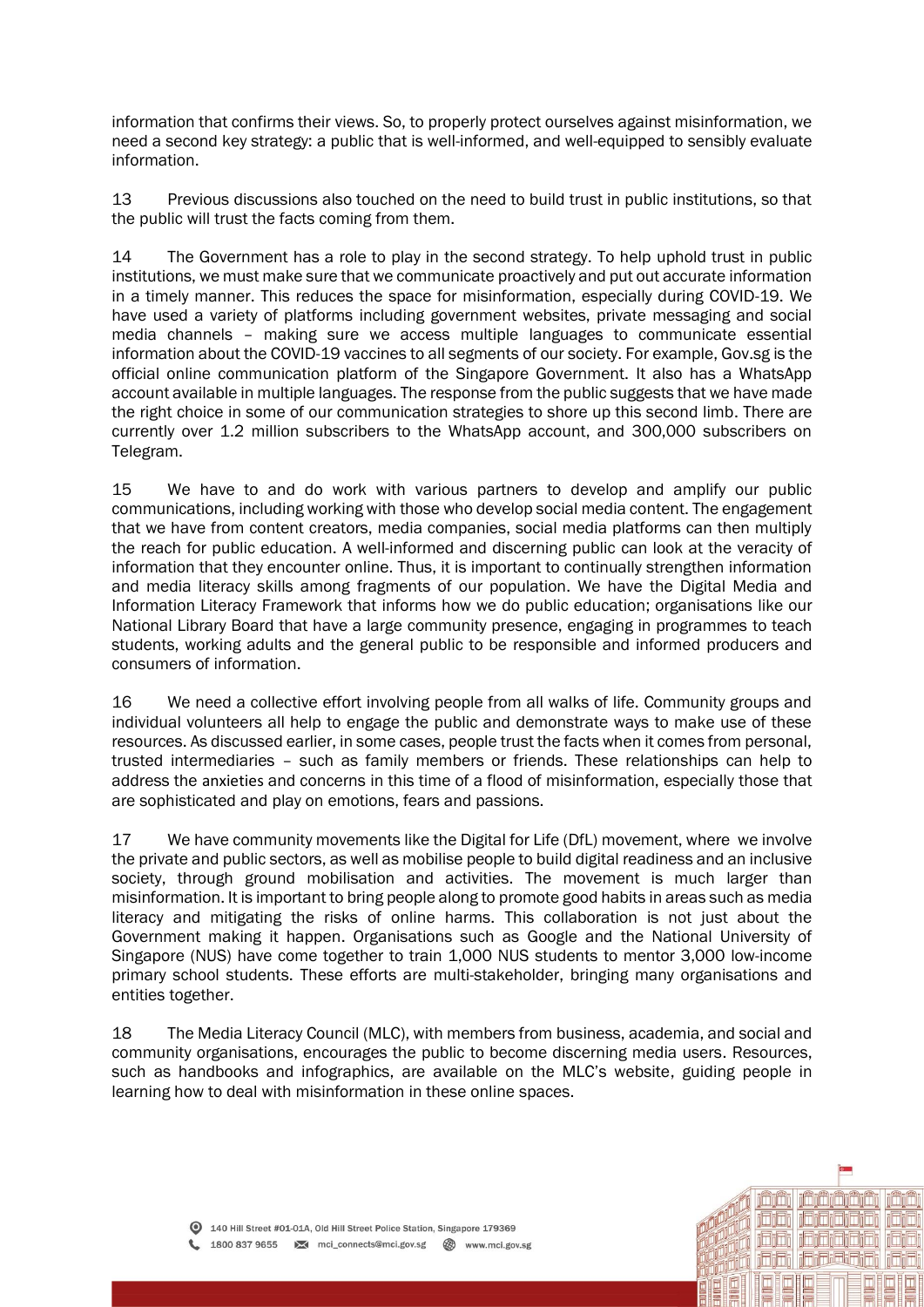19 Ultimately, this has to translate into a community effort, including efforts by agencies to reach out door to door. We should not underestimate the importance of academic and the academic sector in public education.

20 For example, the Centre for Trusted Internet and Community (CTIC) at NUS, started in 2020, conducting research on how societies discern online harms and how to build responsible public discourse as well as inculcate a culture that prioritises facts over misinformation. The Centre develops technologies and tools, like the LetsCheck online platform where users can check Twitter claims about COVID-19 using reputable scientific sources or official news media . The Centre also hosts an online repository of commentaries by subject matter experts.

## Growing the fact-checking ecosystem

21 This leads me to the third strategy – encourage the growth of a fact-checking ecosystem. Fact-checkers play a key role in tackling misinformation and is a growing industry in various countries. It is often not obvious to the public, but those of us gathered here today know that high quality fact-checks are extremely resource intensive. It is challenging for fact-checkers to work alone, given the resource constraints to develop capabilities, build databases, keep up with trends and information that's out there.

22 In fact, fact-checkers need to collaborate with each another, and with other stakeholders, to synergise efforts in fighting misinformation. I am pleased to see that the Asian Fact-Checkers Network (AFCN) has brought together fact-checkers and stakeholders from sectors such as media, academia to connect, share best practices and exchange knowledge, information and expertise.

23 Today is an important day in shoring up this third strategy, and we hope to see more collaborations between fact-checkers and other organisations – especially between fact-checking organisations and tech companies. We see a lot of potential in such collaborations because tech companies have the resources to provide and create capabilities to detect falsehoods on their platforms. They could also provide trusted fact-checkers with access to data for more robust identification of falsehoods.

24 Some companies have developed chatbots/in-app factchecking services with third-party factcheckers. As Abhas Tripathi mentioned during his session yesterday, companies are also developing product interventions and behavioural nudges to counter confirmation bias and "System 1 thinking". Tech companies can and should also amplify the work done by fact-checkers on their platforms, given that most people who saw the original falsehood may not see the factcheck or clarification.

25 But there is a dimension in which they struggle – because there is a sensitivity to local context and local values that the tech companies or the social media platforms cannot do on a tech driven basis, especially if they are located in other jurisdictions. For this, they need local factcheckers working with the community to make judgement calls on some of these issues taking into account local value and local context.

26 We look forward to the development of a robust and mature fact-checking ecosystem in Asia in the future. In the meantime, for Singapore, we are encouraged to see Black Dot Research as a pioneer in the local fact-checking scene, partnering with multiple stakeholders (e.g. media, schools) to promote fact-checking in Singapore. Black Dot Research has told me that they have published around 500 factchecks since Jan 2019 and are working with schools to conduct training on fact-checking and to evaluate education curriculum in this area. They also have a radio segment on national broadcaster CNA938, covering key fact-checks of the week. They are also supporting ground-up fact-checking initiatives from the community to contribute to the ecosystem, in particular